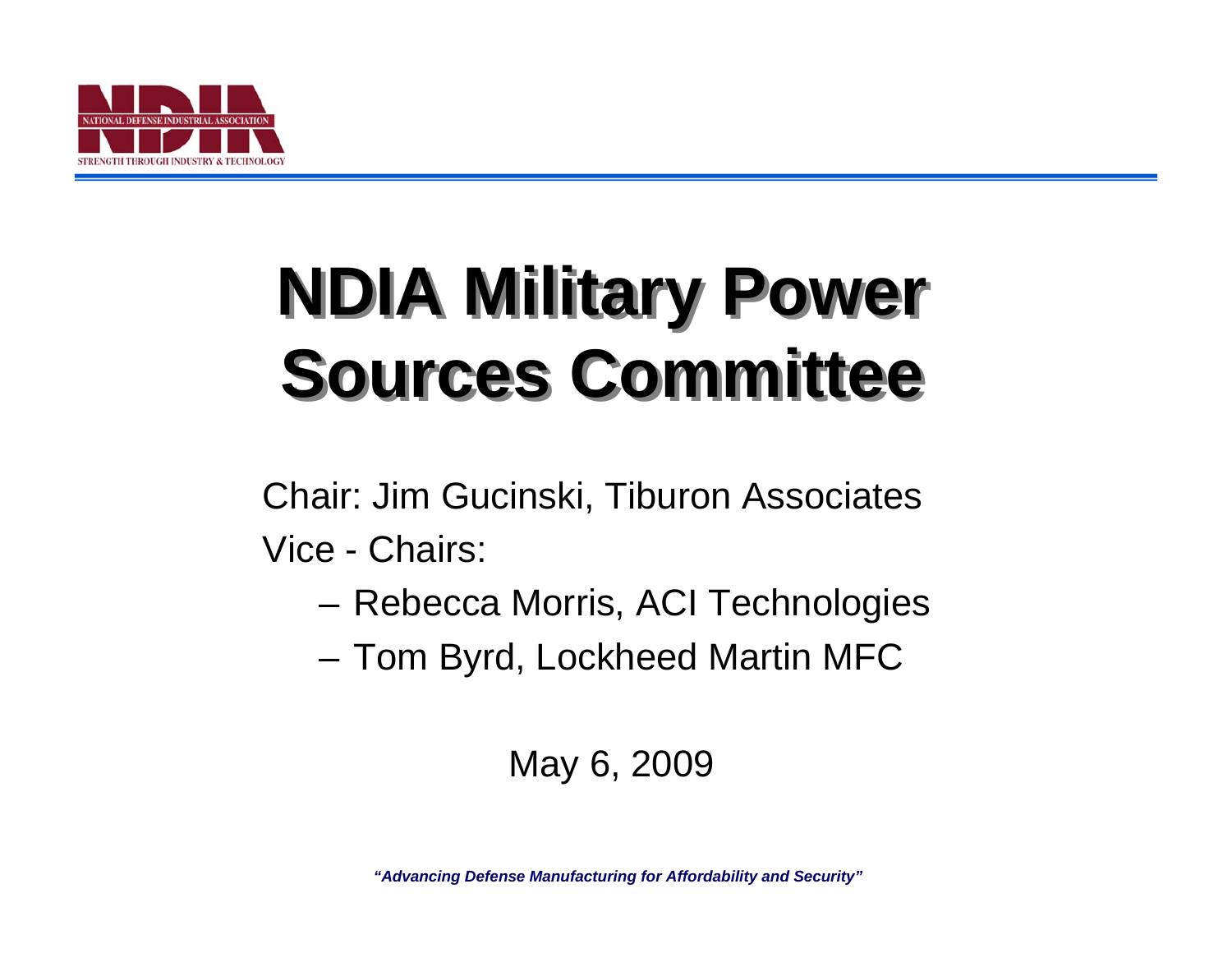

#### **Background**

- Round Table at 2007 Joint Service Power Expo
	- Topic: Ability of R&D and manufacturing base to meet current and future DoD man portable power needs
	- Industry and Government Participants
		- Industry
		- JDMTP Joint Defense Manufacturing Technology Panel
		- PSTWG Power Sources Technology Working Group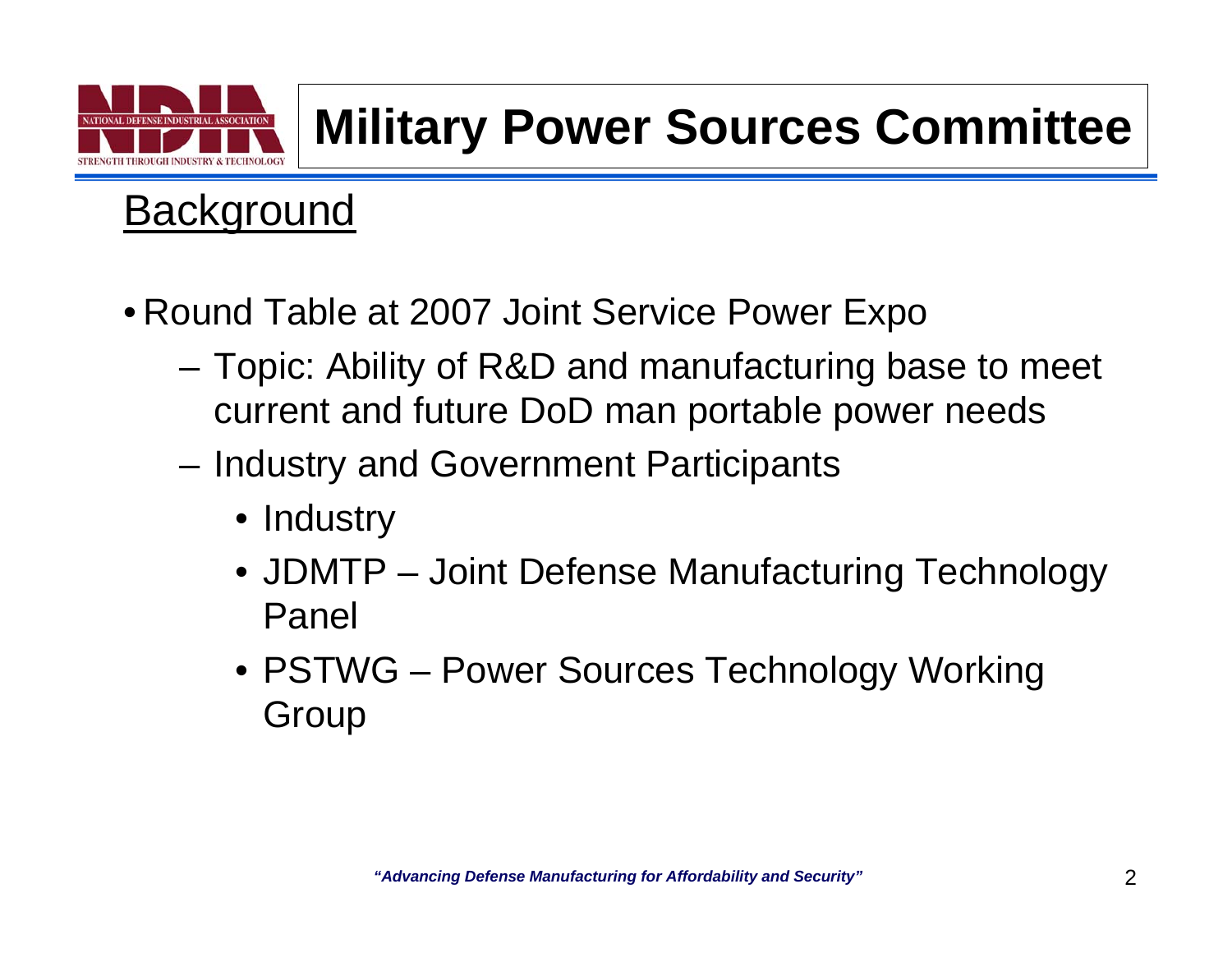

#### Result of the 2007 Round Table

- Agreement to continue discussions
- Sponsorship of NDIA Manufacturing Division
	- NDIA Military Power Sources Committee
	- Industry Communication Interface with DoD
	- Quarterly Meetings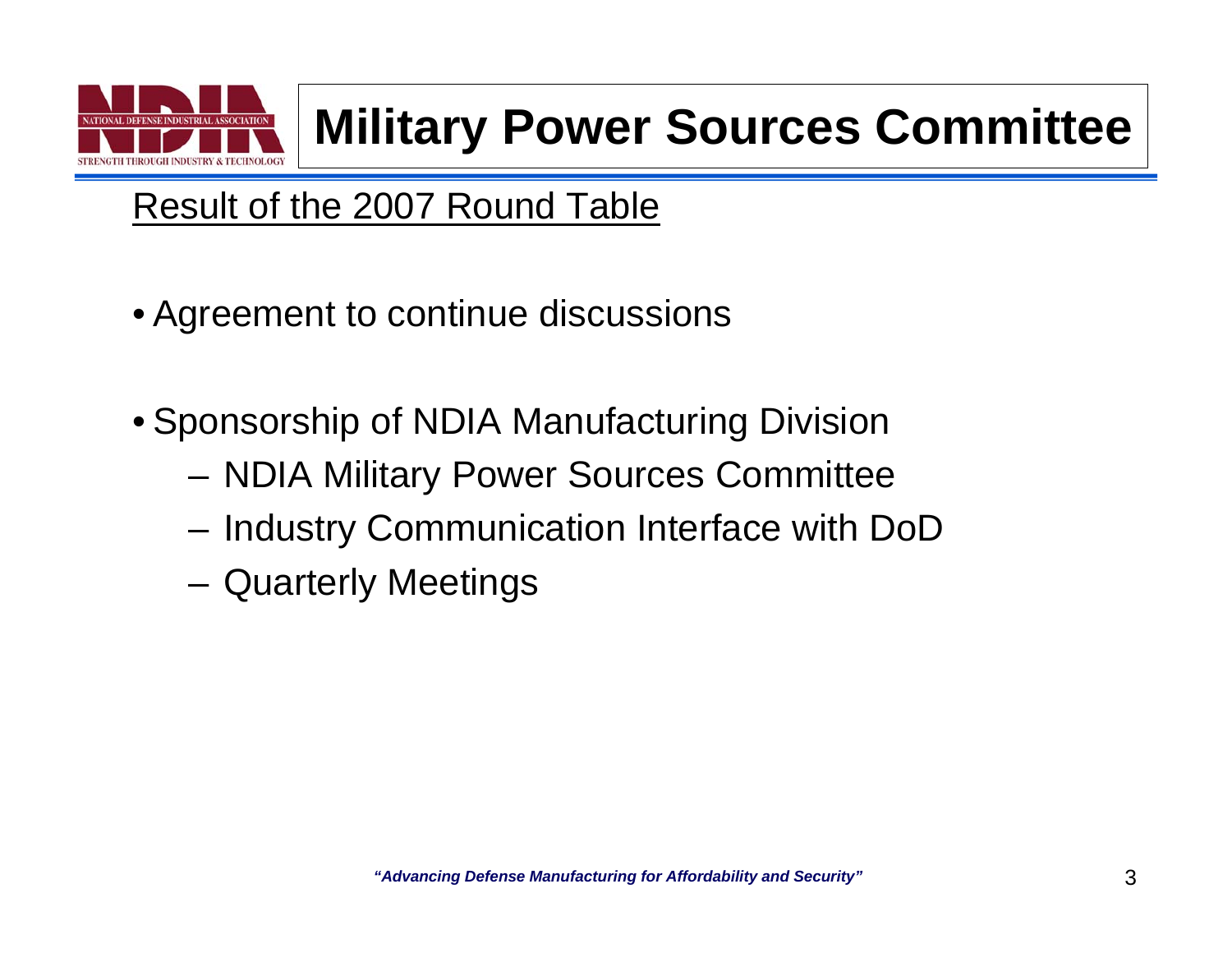



To be the collective voice of industry to DoD / US Government on issues related to electro-chemical power systems while keeping the Warfighters' interest number one.

The above will be accomplished by quarterly information exchange meetings that encourage networking and joint issue resolution.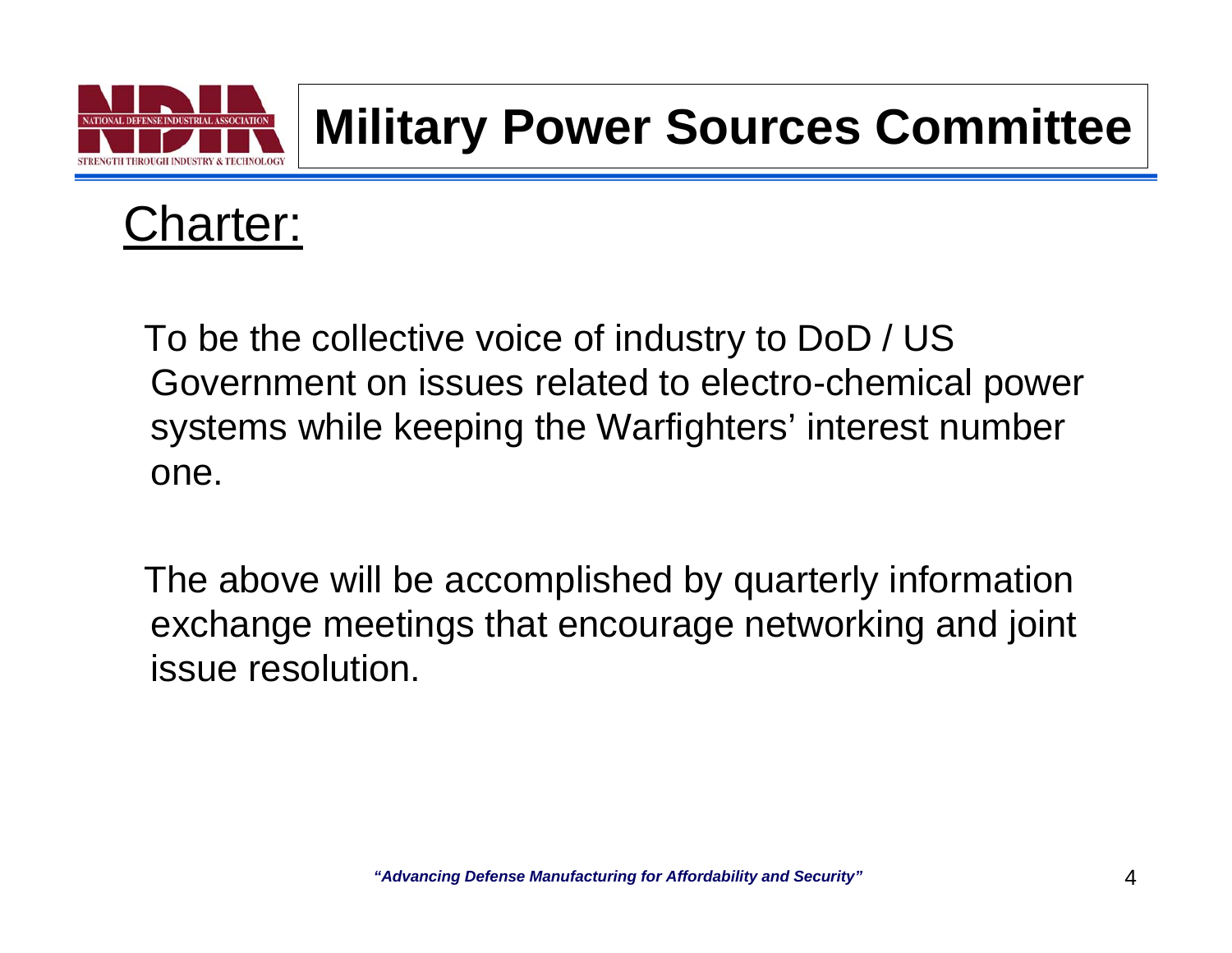

#### **Objectives and Approach**

Objective: Raise Importance of Power Systems

• Interaction with Government program officers and Defense Logistic Agency

Objective: Maintain / Establish Domestic Manufacturing base

- Forecasting
- Acquisition Strategy
- Minimum Sustainment and Ability to Meet surge Demands

Objective: Promote Technology Improvements

- Inputs to the power technology development roadmap
- Technology Insertion Processes

Objective: Standardization efforts- battery families, connector families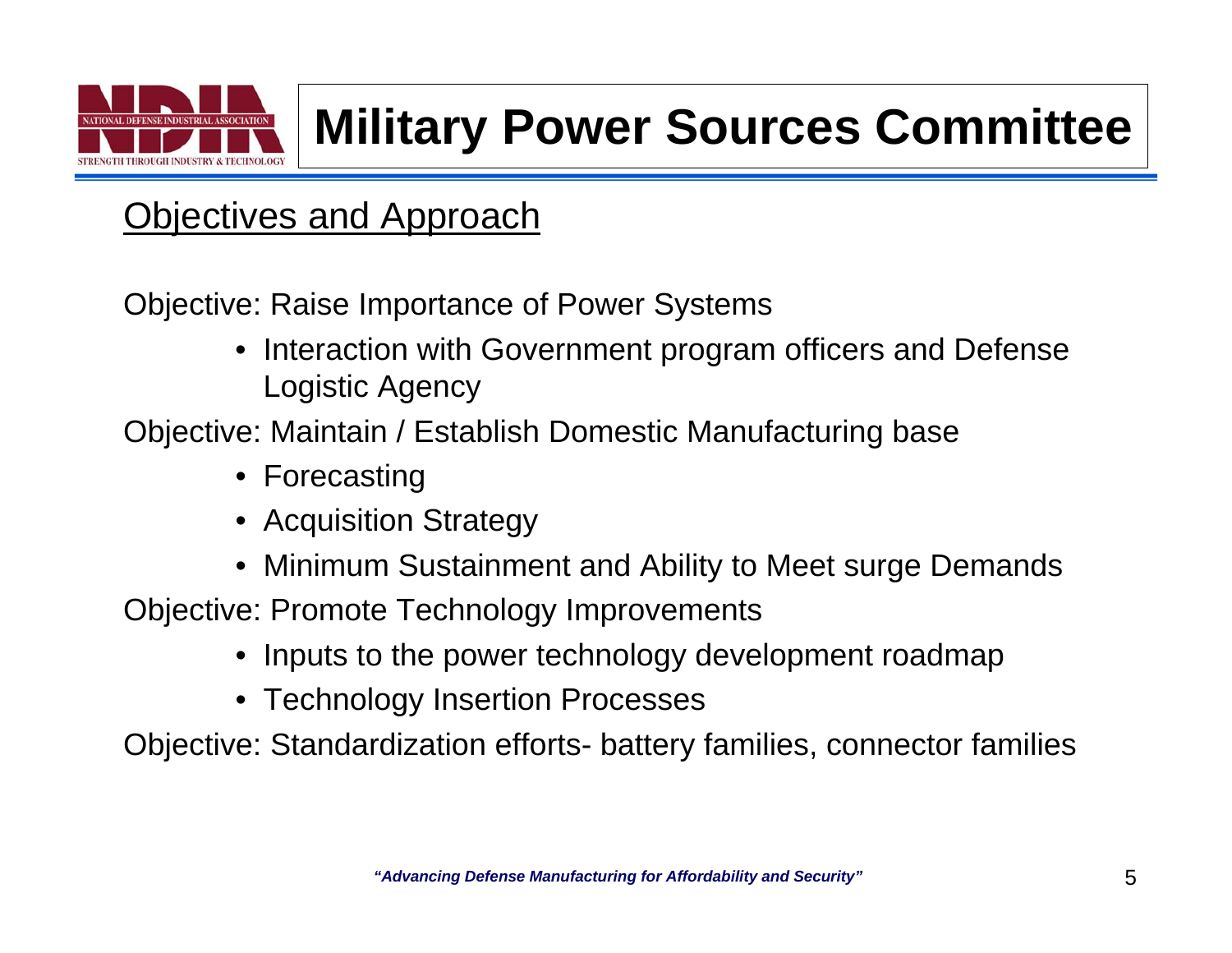

#### Recent Activities

#### Industry Review of PSTWG Roadmaps

- Reserve Batteries
- Secondary Batteries
- Fuel Cells
- Meeting at Defense Logistics Agency (DLA) Richmond
	- Industry Representatives: 25
	- DLA and Government Representatives: 14
	- Discussions between government and industry about procurement
	- Agreement to continue discussions at DLA Columbia
- Discussions with Army and Air Force representatives
	- Communication of Industry issues to DoD
	- Communication of DoD needs to Industry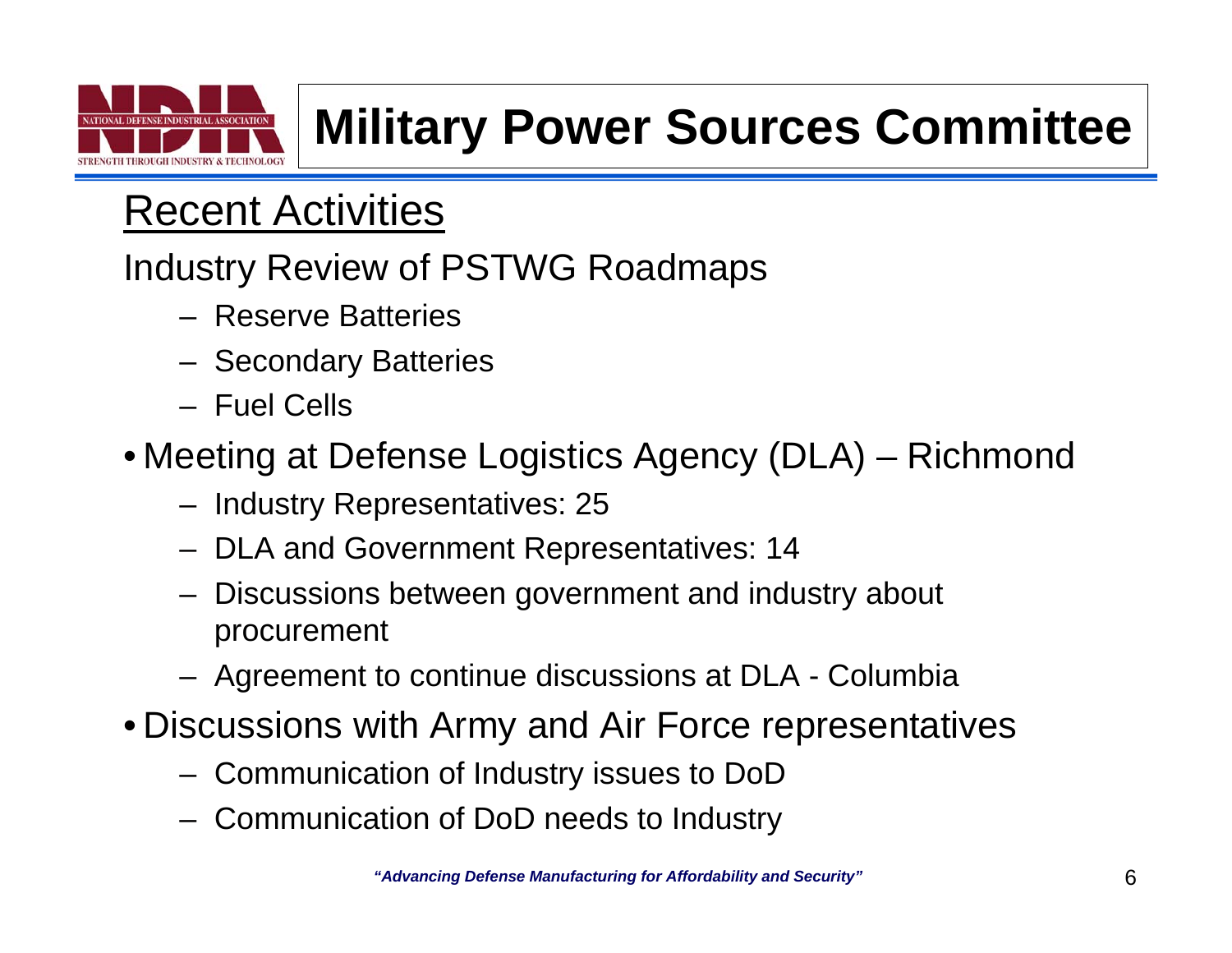

### Current and Future Activities

- Creation of white paper on Military Power Sources issues for circulation amongst US government policy makers
- Support Power Sources Roadmap evaluation
- Review of proposed DoD lithium rechargeable battery standard
- June Meeting with DLA Columbus
- Participation and audience with applicable DoD personnel, DLA, CERDEC, PM-MEP, etc.
- Articles for National Defense and AMMTIAC Magazine
- Investigation of Communication Electronics (CE) Interfaces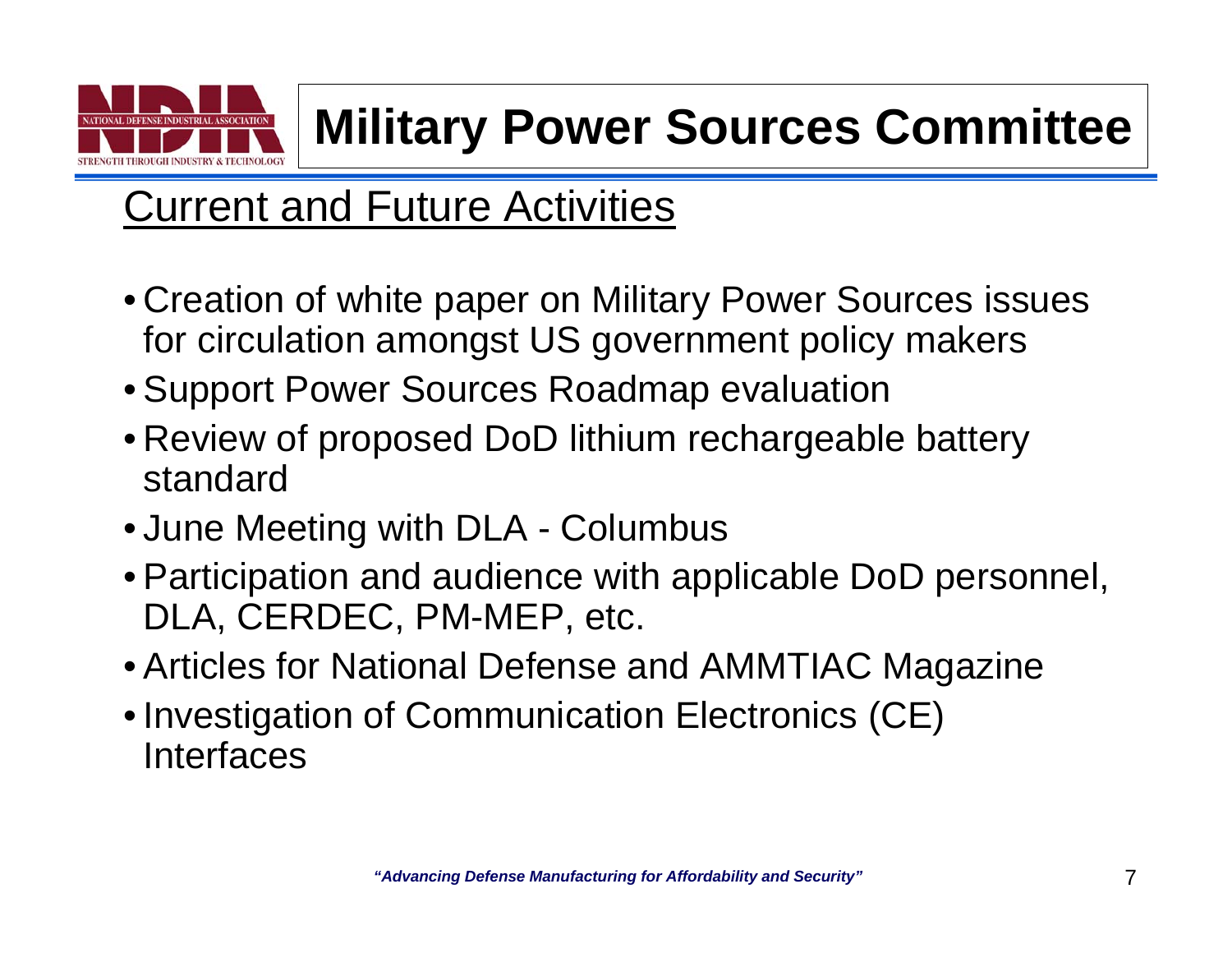

### Open Discussion

- Rebecca Morris ACI Technologies Phone: (610) 362-1200 x102 Email: rmorris@aciusa.org
- Tom Byrd Lockheed Martin MFC Phone: (972) 603 – 7009 Email: tom.e.byrd@lmco.com
- James Gucinski Tiburon AssociatesPhone: (812) 825-4355 Email: jag@tiburonassociates.com